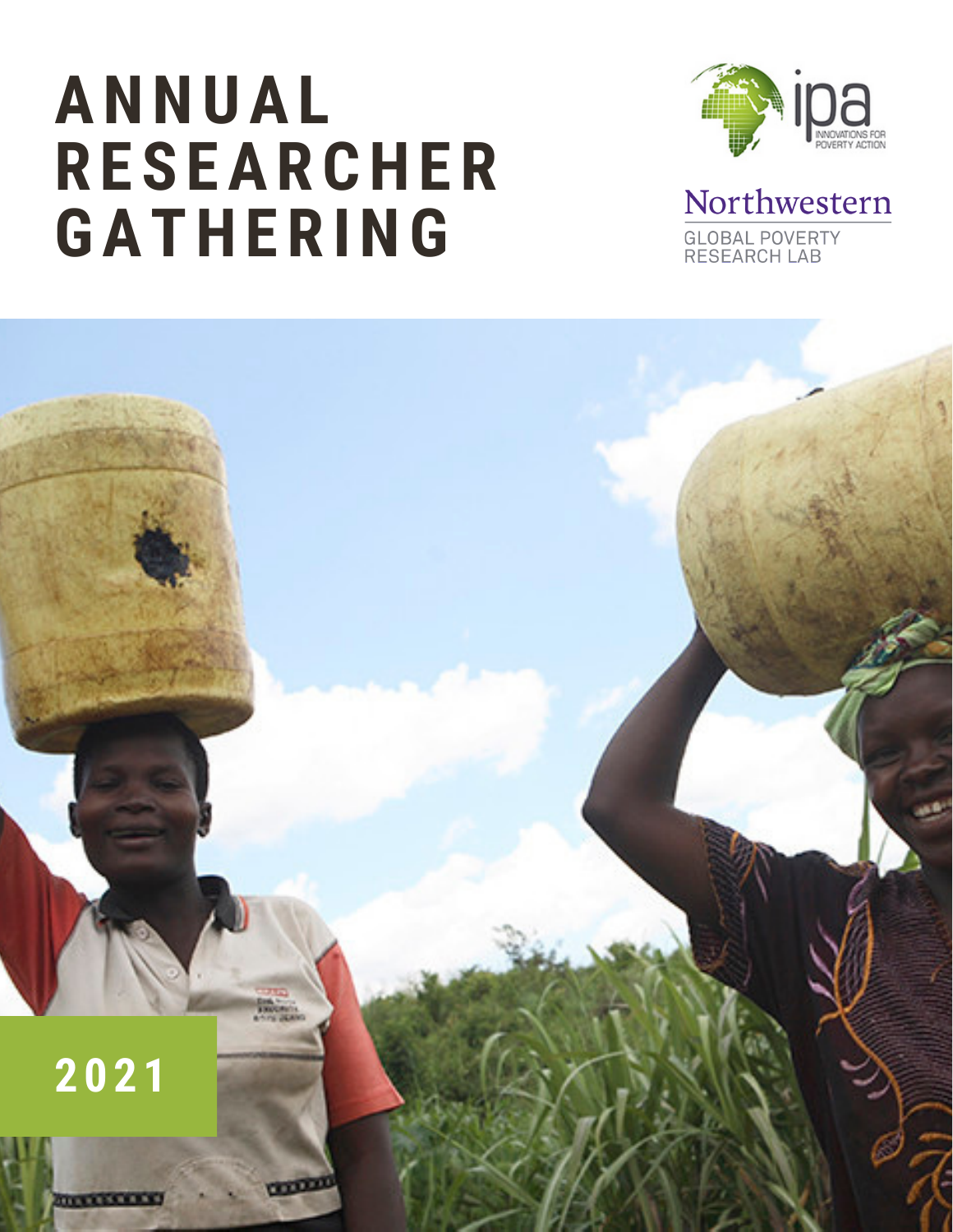## **Consumer Protection**

October 27, 2021

| <b>Breakout Room 1</b>                                                                                                                                                                                                                                                                                                                                                                        | <b>Breakout Room 2</b>                                                                                                                                                                                                                                                                                                                                                                                                                                                |  |  |
|-----------------------------------------------------------------------------------------------------------------------------------------------------------------------------------------------------------------------------------------------------------------------------------------------------------------------------------------------------------------------------------------------|-----------------------------------------------------------------------------------------------------------------------------------------------------------------------------------------------------------------------------------------------------------------------------------------------------------------------------------------------------------------------------------------------------------------------------------------------------------------------|--|--|
| Market Monitoring in Consumer Protection: What Have We Learned So Far?                                                                                                                                                                                                                                                                                                                        |                                                                                                                                                                                                                                                                                                                                                                                                                                                                       |  |  |
| Rafe Mazer (Innovations for Poverty Action)                                                                                                                                                                                                                                                                                                                                                   |                                                                                                                                                                                                                                                                                                                                                                                                                                                                       |  |  |
| <b>Gender Discrimination</b>                                                                                                                                                                                                                                                                                                                                                                  | Lending Decisions, Incentives, & Discrimination                                                                                                                                                                                                                                                                                                                                                                                                                       |  |  |
| <b>Subhransu Pattnaik (International Food Policy</b><br>Research Institute), "Lending Her Name, but Not<br>Having a Say? Gender Norms and Credit for<br>Agriculture in Odisha"<br>Ketki Sheth (University of California, Merced),<br>"Discrimination and Access to Capital:<br>Experimental Evidence from Ethiopia"                                                                           | Elisa Macchi (Massachusetts Institute of<br>$\bullet$<br>Technology), "Worth Your Weight: Experimental<br>Evidence on the Benefits of Obesity in Low-<br><b>Income Countries"</b><br>Natalia Rigol (Harvard Business School), "Loan<br>$\bullet$<br><b>Officers Impede Graduation from Microfinance:</b><br>Strategic Disclosure in a Large Microfinance<br>Institution"                                                                                              |  |  |
|                                                                                                                                                                                                                                                                                                                                                                                               |                                                                                                                                                                                                                                                                                                                                                                                                                                                                       |  |  |
| <b>Debt &amp; Delinquency</b><br>Giorgia Barboni (University of Warwick),<br>"Behavioral Nudges and Credit Repayment"<br>Jamie Ruiz-Tagle (Universidad de Chile),<br>"Whisper Words of Wisdom: How Financial<br>Counseling Can Reduce Delinquency in<br>Consumer Loans"<br>Sheisha Kulkarni (University of Virginia), "The<br>Psychological and Financial Relief of Filing for<br>Insolvency" | Fraud Identification & Prevention in Digital Financial<br><b>Services</b><br>Matthew Bird (Universidad del Pacífico),<br>"Predicting Fraud to Target Prevention in<br>Uganda"<br>Lisa Spantig (RWTH Aachen University), "Scam<br>$\bullet$<br>identification Ability, Confidence, and the Use of<br><b>Digital Financial Services"</b><br>Jonathan Fu (University of Zurich), "Combatting<br>$\bullet$<br>Predatory and Fraudulent Fintech Using Machine<br>Learning" |  |  |
|                                                                                                                                                                                                                                                                                                                                                                                               |                                                                                                                                                                                                                                                                                                                                                                                                                                                                       |  |  |
| <b>Fraud &amp; Trust in Digital Financial Services</b><br>Daniel Putman (Innovations for Poverty Action),<br>"A Digital Bridge Over Troubled Waters:<br><b>Strategies for Reducing Non-Institutional Fraud</b><br>& Building Trust in a Digital Market Platform"<br>Emma Riley (University of Washington), "Peer<br>Effects in Technology Adoption: Evidence From<br>Mobile Banking in Ghana" | <b>Product Information &amp; Consumer Choice</b><br>Sheisha Kulkarni (University of Virginia), "Price<br>Comparison Tools in Consumer Credit Markets"<br>Isabel Macdonald (University of California,<br>Berkeley), "Can Anonymous Reviews Increase<br>Trust in Mobile Banking Agents?"                                                                                                                                                                                |  |  |
|                                                                                                                                                                                                                                                                                                                                                                                               |                                                                                                                                                                                                                                                                                                                                                                                                                                                                       |  |  |
| <b>New Concept Discussion: Transaction Cost Index</b><br>Xavier Giné (World Bank Group)                                                                                                                                                                                                                                                                                                       |                                                                                                                                                                                                                                                                                                                                                                                                                                                                       |  |  |
| <b>Consumer Protection Initiative Research Priority Setting</b>                                                                                                                                                                                                                                                                                                                               |                                                                                                                                                                                                                                                                                                                                                                                                                                                                       |  |  |
| Rafe Mazer (Innovations for Poverty Action)                                                                                                                                                                                                                                                                                                                                                   |                                                                                                                                                                                                                                                                                                                                                                                                                                                                       |  |  |

Innovations for Poverty Action Global Poverty Research Lab 2021 Researcher Gathering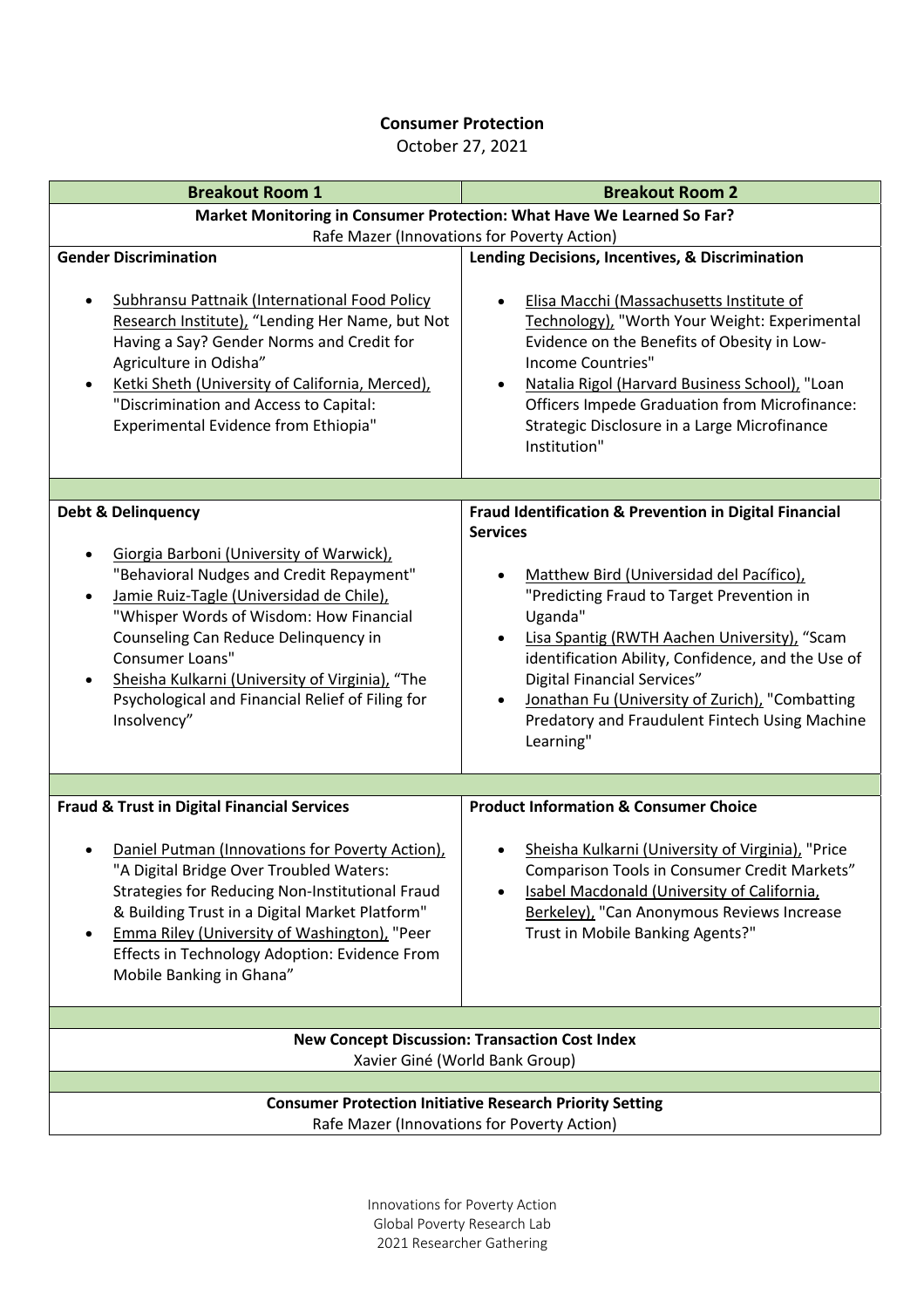## **Methods & Measurement**

October 28, 2021

| <b>Room</b>    | <b>Session Title</b>     | <b>Presenter</b>                                     | <b>Paper Title</b>                                                       |
|----------------|--------------------------|------------------------------------------------------|--------------------------------------------------------------------------|
| Main           | <b>Reflections on</b>    | Andrew Dillon, Northwestern                          |                                                                          |
|                | <b>Methods Agenda</b>    | University                                           |                                                                          |
|                |                          |                                                      |                                                                          |
| 1              | Gender, Sensitive        | David Sungho Park, University                        | Self-Interviewing To Measure IPV In A Cash                               |
|                | Questions, and           | of California, Santa Cruz                            | <b>Transfer Experiment</b>                                               |
|                | <b>Elicitation</b>       | Diva Dhar, Bill & Melinda                            | Developing And Testing lats For Adolescents In                           |
|                | <b>Challenges</b>        | <b>Gates Foundation</b>                              | India                                                                    |
|                |                          | Karen Grepin, New York                               |                                                                          |
|                |                          | University                                           | Experimental Evidence Of Facemask Compliance                             |
|                |                          | Leora Klapper, World Bank                            | Measuring Financial Inclusion With Someone Else                          |
|                |                          | Group                                                | In The Room                                                              |
|                |                          | Muzna Alvi, International                            | Impact Of Speaker Phones On Responses In                                 |
|                |                          | Food Policy Research Institute                       | <b>Phone Surveys</b>                                                     |
| $\overline{2}$ | <b>Agriculture and</b>   | James Stevenson,                                     |                                                                          |
|                | <b>Measurement Error</b> | <b>International Food Policy</b>                     | Measurement Error In Survey Data On Crop                                 |
|                |                          | Research Institute                                   | Varietal Adoption                                                        |
|                |                          | Ismael Yacoubou Djima, Paris                         | Survey Measurement Errors And Relationship                               |
|                |                          | <b>School of Economics</b>                           | <b>Between Yields And Inputs</b>                                         |
|                |                          |                                                      | Nonclassical Measurement Error and Farmer                                |
|                |                          | Talip Kilic, World Bank Group                        | Response to Information                                                  |
|                |                          | Casey Maue, Stanford                                 | <b>Measurement Error and Productivity Dynamics</b>                       |
|                |                          | University                                           | Observed in Survey Data                                                  |
| 3              | <b>Measuring "Non-</b>   | Clara Delavallade, World Bank                        | Measuring Socio-emotional Skills in Sub-Saharan                          |
|                | <b>Cognitive" Skills</b> | Group                                                | Africa                                                                   |
|                |                          | Jishnu Das, Georgetown                               | Young Adult Lives: Migration, Skills, Work and                           |
|                |                          | University                                           | Family                                                                   |
|                |                          | Giorgia Barboni, University of                       | Creative Against the Pandemic: Evidence from                             |
|                |                          | Warwick                                              | <b>Rural India</b>                                                       |
|                |                          | Vesall Nourani, University of                        | Measuring Scientific Competencies and Student                            |
|                |                          | Chicago                                              | Learning in Uganda                                                       |
|                |                          | Lelys Dinarte, World Bank                            | Measurements on Educational Settings in                                  |
|                |                          | Group                                                | Developing Economies                                                     |
| 4              | <b>Respondent Gender</b> | Cheryl Doss, University of                           | <b>Gender Gaps in Land and Dwelling Values:</b>                          |
|                | <b>Differences and</b>   | Oxford                                               | Understanding Differences in Reported Valuation                          |
|                | <b>Proxy Reporting</b>   |                                                      | He Said, She Said: The Impact of Gender and                              |
|                |                          | Ervin Dervisevic, World Bank                         | Marriage Perceptions on Self and Proxy                                   |
|                |                          | Group                                                | Reporting of Labor                                                       |
|                |                          | Aletheia Donald, World Bank                          | Lost in Interpretation: Why Spouses Disagree on                          |
|                |                          | Group                                                | <b>Who Makes Decisions</b>                                               |
|                |                          |                                                      | He Said/She Said: Testing Respondent Effects In                          |
|                |                          | Lise Masselus, RWI Essen                             | <b>Income Reporting</b>                                                  |
|                |                          | Edouard Mensah, Michigan                             | Whom To Ask Agricultural Production Questions                            |
|                | <b>Poverty</b>           | <b>State University</b><br>Isabella Smythe, Columbia | In Household Surveys?<br>Geographic Micro-Targeting Of Social Assistance |
| 5              | <b>Measurement</b>       | University                                           | With High-Resolution Poverty Maps                                        |
|                |                          |                                                      |                                                                          |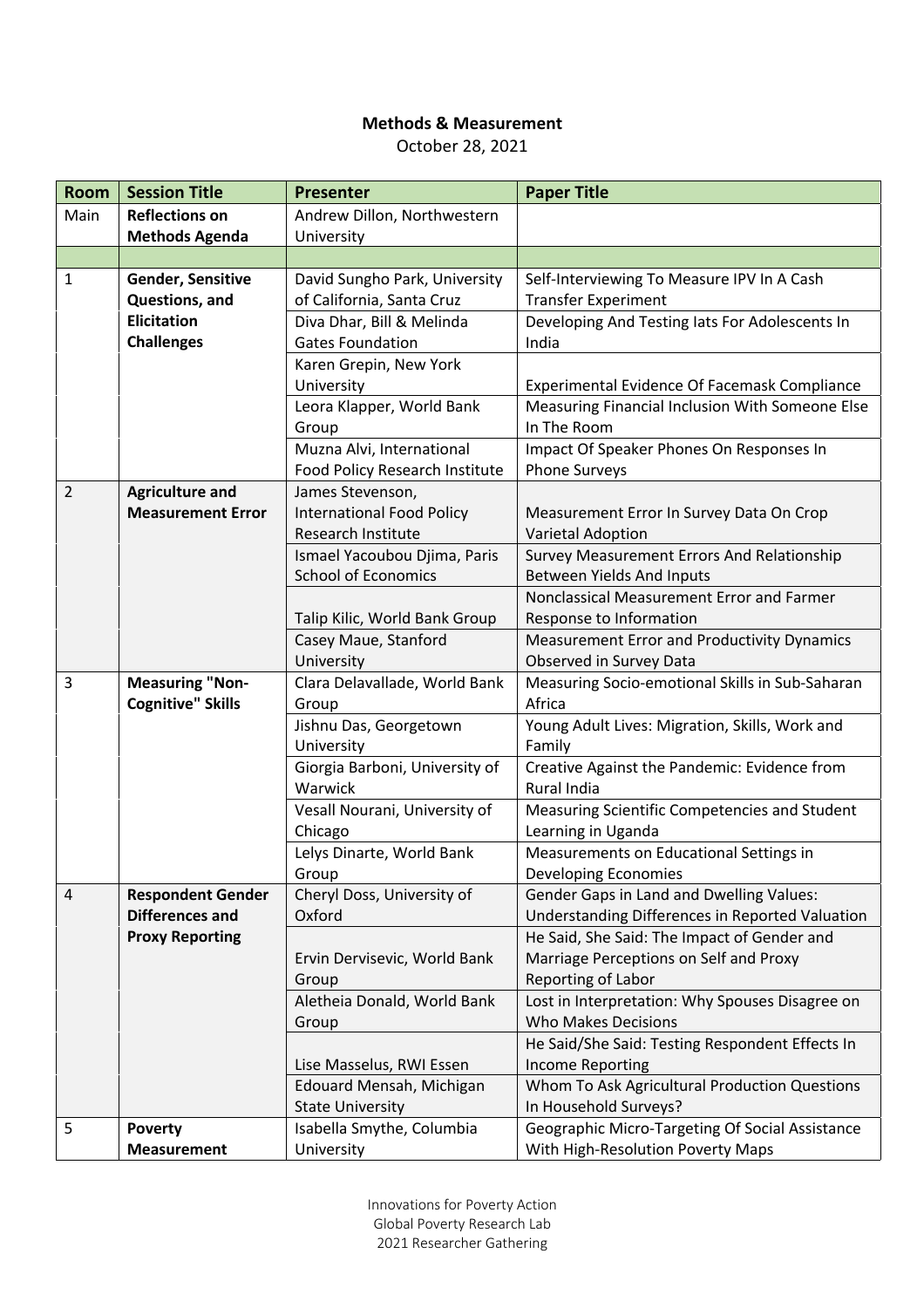|                |                            | Deivy Houeix, Massachusetts                  | Measuring Relative Poverty Through Peer                               |
|----------------|----------------------------|----------------------------------------------|-----------------------------------------------------------------------|
|                |                            | Institute of Technology                      | Rankings: Evidence From CI                                            |
|                |                            | Heath Henderson, Drake                       | Community Revealed Preference And The Proxy                           |
|                |                            | University                                   | <b>Means Test</b>                                                     |
|                |                            | Krishna Pendakur, Simon                      | Diamonds In The Rough? Repurposing Multi-                             |
|                |                            | Fraser University and Isis                   | Topic Surveys To Estimate Individual-Level                            |
|                |                            | Gaddis, World Bank Group                     | <b>Consumption Poverty</b>                                            |
|                |                            | Gayatri Koolwal, World Bank                  | Individual Wealth Inequality: Survey Evidence                         |
|                |                            | Group                                        | From Low- And Middle-Income Countries                                 |
|                |                            |                                              |                                                                       |
| Main           | <b>Ethics</b>              | Steve Glazerman, Innovations                 |                                                                       |
|                |                            | for Poverty Action                           |                                                                       |
|                |                            |                                              |                                                                       |
| $\mathbf{1}$   | <b>Building</b>            | Elliott Collins, Innovations for             |                                                                       |
|                | Representative             | Poverty Action                               | Representativeness In RDD Surveys In LMICs                            |
|                | <b>Samples</b>             | Valerie Mueller, Arizona State<br>University | Passing The Phone Increases Representation Of<br>Women In RDD Surveys |
|                |                            | Karan Nagpal, IDinsight                      | Using Voter Rolls For Household Sample Surveys                        |
|                |                            | Brian Dillon, University of                  | Phone Tree Sampling, Or How To Do A Phone                             |
|                |                            | Massachusetts, Amherst                       | Survey With No Phone Numbers                                          |
| $\overline{2}$ | <b>Survey Fatigue And</b>  | Dahyeon Jeong, World Bank                    | Exhaustive Or Exhausting? Evidence On Survey                          |
|                | Respondent                 | Group                                        | Fatigue In Long Surveys                                               |
|                | Inattention                | Kibrom Abay, International                   |                                                                       |
|                |                            | Food Policy Research Institute               | Assessing Response Fatigue In Phone Surveys                           |
|                |                            | Winnie Mughogho, Busara                      |                                                                       |
|                |                            | <b>Center for Behavioral</b>                 | Inattention In Remote Surveys: Measurement                            |
|                |                            | Economics                                    | And Decrease                                                          |
|                |                            | Jonathan Seiden, Harvard                     | Creating Short Forms Of ECD Direct Assessments                        |
|                |                            | University                                   | <b>Used Internationally</b>                                           |
| 3              | <b>Adapting To Phone</b>   | Daniel Rodriguez-Segura,                     | Can We Measure Learning Over The Phone?                               |
|                | <b>Surveys</b>             | University of Virginia                       | <b>Evidence From Kenya</b>                                            |
|                |                            | Lee Crawfurd, Center for                     |                                                                       |
|                |                            | Global Development                           | Teaching And Testing By Phone In A Pandemic                           |
|                |                            | Alan de Brauw, International                 | Measuring Consumption And Poverty By Phone:                           |
|                |                            | Food Policy Research Institute               | <b>Experimental Estimates</b>                                         |
|                |                            | Tamara McGavock, Grinnell                    | Examining Bias In Time Use Recall Using High                          |
|                |                            | College                                      | <b>Frequency Phone Surveys</b>                                        |
| 4              | <b>Alternative Survey</b>  | Sofia Amaral, University of                  | Talk Or Text?: Evaluating Response Rates By                           |
|                | <b>Modes And</b>           | Munich                                       | <b>Remote Survey Methods</b>                                          |
|                | <b>Interviewer Effects</b> | Atika Pasha, Universität                     | Are Automated Calls A Substitute For Telephonic                       |
|                |                            | Mannheim                                     | Interviews?                                                           |
|                |                            | Emily Beam, University of                    | Surveys With Chatbots: Experimental Evidence                          |
|                |                            | Vermont                                      | From Philippine Teachers                                              |
|                |                            | P. Linh Nguyen, University of                | Interviewers Effects On Attitudinal Questions -                       |
|                |                            | Essex                                        | <b>Evidence From Zambia</b>                                           |
|                |                            |                                              |                                                                       |
| 1              | <b>Machine Learning</b>    | Alemayehu Ambel, World                       | Use Of ML To Predict Water Quality From                               |
|                |                            | <b>Bank Group</b>                            | Socioeconomic Information                                             |
|                |                            | Julian Ashwin, University of                 | Qualitative Research At Scale: Analysis Of                            |
|                |                            | Oxford                                       | Aspirations In Bangladesh                                             |

Innovations for Poverty Action Global Poverty Research Lab 2021 Researcher Gathering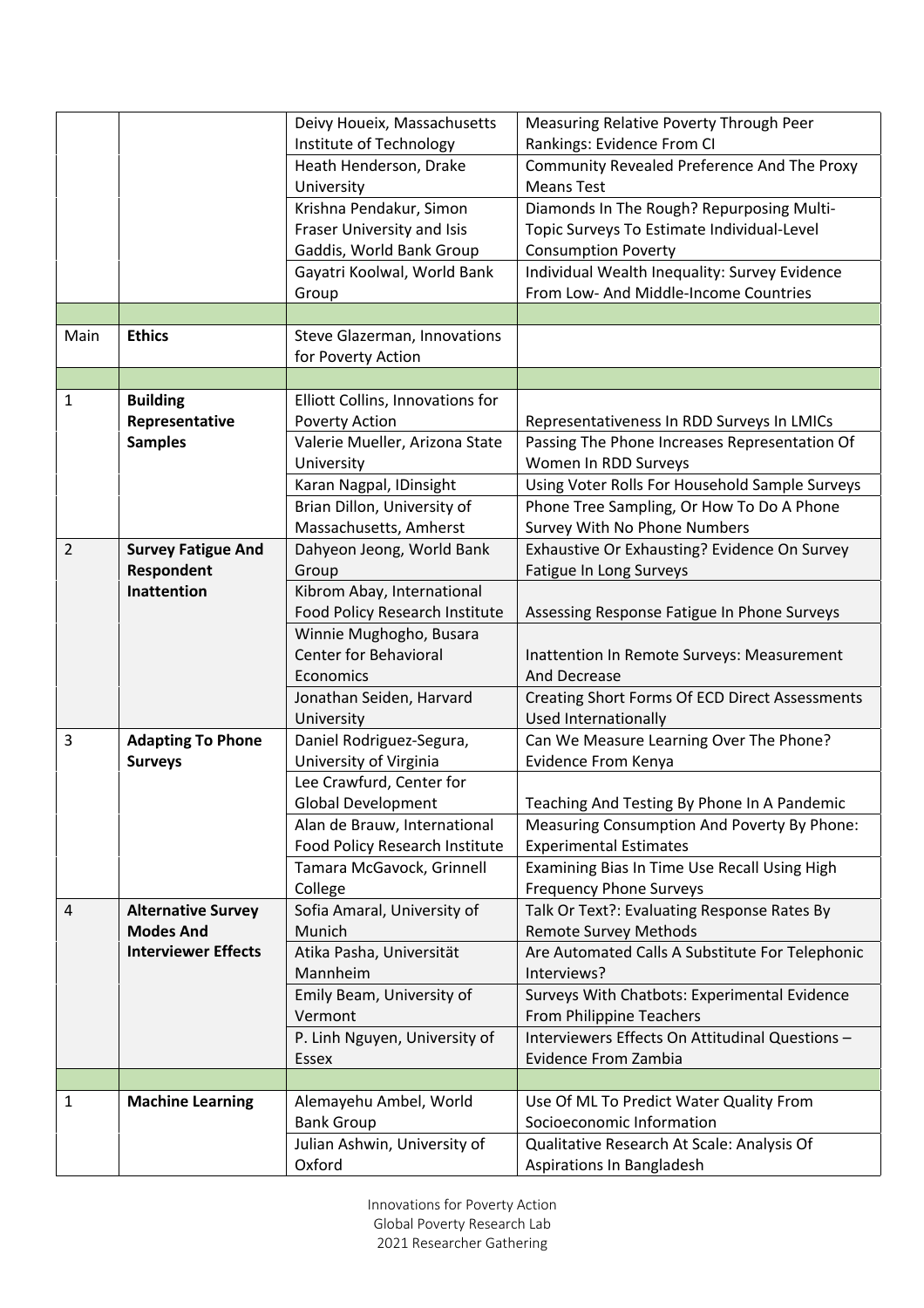|                |                         | Emily Aiken, University of<br>California, Berkeley | Program Targeting With Machine Learning And<br>Mobile Phone Data |
|----------------|-------------------------|----------------------------------------------------|------------------------------------------------------------------|
| $\overline{2}$ | <b>Recall Periods</b>   |                                                    |                                                                  |
|                |                         | Mywish Maredia, Michigan                           |                                                                  |
|                |                         | <b>State University</b>                            | Seasonal Labor And Long Recall Loss                              |
|                |                         | Nivedhitha Subramanian,                            |                                                                  |
|                |                         | <b>Bates College</b>                               | <b>Total Recall</b>                                              |
|                |                         | Gashaw Tadesse Abate,                              |                                                                  |
|                |                         | <b>International Food Policy</b>                   | Telescoping And Overstatement Of Food                            |
|                |                         | Research Institute                                 | Consumption In Ethiopia                                          |
| 3              | <b>Elicitation:</b>     | Anja Sautmann, World Bank                          | Multiple Price Lists For Willingness-To-Pay                      |
|                | <b>Measuring</b>        | Group                                              | Elicitation                                                      |
|                | <b>Willingness To</b>   | Anne Fitzpatrick, University of                    |                                                                  |
|                | Pay/Accept              | Massachusetts, Boston                              | Which Price Is Right?                                            |
|                |                         | Adam Osman, University of                          |                                                                  |
|                |                         | <b>Illinois</b>                                    | What Do Jobseekers Want?                                         |
| 4              | <b>Alternatives To</b>  | Dean Yang, University of                           |                                                                  |
|                | <b>Survey Data</b>      | Michigan                                           | Assessing Accuracy In Remittances Measurement                    |
|                |                         | Anna Josephson, University of                      |                                                                  |
|                |                         | Arizona                                            | Estimating The Impact Of Weather On Agriculture                  |
|                |                         | Oscar Barriga-Cabanillas,                          | Cell Phone Data For The Impact Evaluation Of A                   |
|                |                         | World Bank Group                                   | Cash Transfer Program                                            |
| 5              | <b>Survey And Study</b> | Kate Ambler, University of                         | Measurement Of Intra-Household Resource                          |
|                | Design                  | Arizona                                            | <b>Control: Experimental Measures</b>                            |
|                |                         | Karen Grepin, University of                        |                                                                  |
|                |                         | Hong Kong                                          | <b>Experimental Evidence Of Facemask Compliance</b>              |
|                |                         | David Rhys Bernard, Paris                          | How Biased Are Observational Methods In                          |
|                |                         | <b>School of Economics</b>                         | Practice?                                                        |
|                |                         |                                                    |                                                                  |
| Main           | <b>Closing Remarks</b>  | Andrew Dillon, Northwestern                        |                                                                  |
|                |                         | University                                         |                                                                  |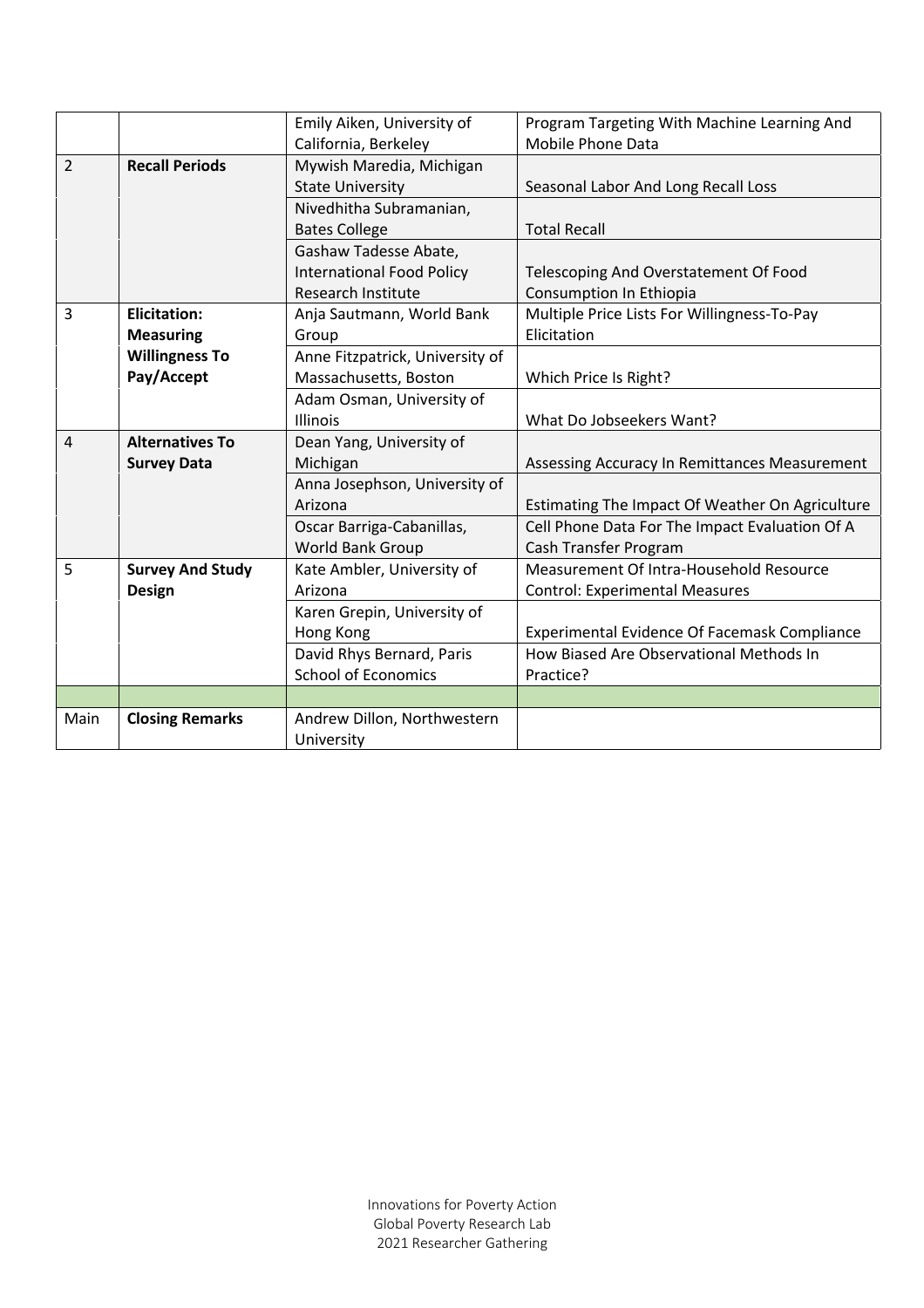## **Financial Inclusion & Social Protection**

October 29, 2021

| <b>Breakout Room 1</b>                                                                                                                                                                                                                                                                                                                                                                                                                                                                                                                                                                                                                                                                                                                                                                                                                                          | <b>Breakout Room 2</b>                                                                                                                                                                                                                                                                                                                                                                         |  |
|-----------------------------------------------------------------------------------------------------------------------------------------------------------------------------------------------------------------------------------------------------------------------------------------------------------------------------------------------------------------------------------------------------------------------------------------------------------------------------------------------------------------------------------------------------------------------------------------------------------------------------------------------------------------------------------------------------------------------------------------------------------------------------------------------------------------------------------------------------------------|------------------------------------------------------------------------------------------------------------------------------------------------------------------------------------------------------------------------------------------------------------------------------------------------------------------------------------------------------------------------------------------------|--|
| <b>Opening Remarks</b>                                                                                                                                                                                                                                                                                                                                                                                                                                                                                                                                                                                                                                                                                                                                                                                                                                          |                                                                                                                                                                                                                                                                                                                                                                                                |  |
| Dean Karlan (Northwestern University) & Jonathan Zinman (Dartmouth College)                                                                                                                                                                                                                                                                                                                                                                                                                                                                                                                                                                                                                                                                                                                                                                                     |                                                                                                                                                                                                                                                                                                                                                                                                |  |
| Berber Kramer (International Food Policy<br>Research Institute), "SeeltGrow: Impacts of<br>Picture-Based Versus Weather Index Insurance<br>for Smallholder Farmers in Kenya"<br>Dean Karlan (Northwestern University) &<br>Jonathan Zinman (Dartmouth College),<br>"Randomization for Causality, Ethnography for<br>Mechanisms: Illiquid Savings for Liquor in an<br>Autarkic Society"                                                                                                                                                                                                                                                                                                                                                                                                                                                                          | Gender, Cash Transfers, & Livelihoods<br>Kate Vyborny (International Growth Centre),<br>"Can Biometric Verification Get More Cash to<br>Poor Women? Evidence from Pakistan"<br>Clara Delavallade (World Bank Group) &<br>$\bullet$<br>Kehinde Ajayi (Boston University), "Gender<br>Differences in Socio-Emotional Skills and<br>Economic Outcomes: New Evidence from 17<br>African Countries" |  |
|                                                                                                                                                                                                                                                                                                                                                                                                                                                                                                                                                                                                                                                                                                                                                                                                                                                                 |                                                                                                                                                                                                                                                                                                                                                                                                |  |
| Cash & Livelihoods in Humanitarian Settings<br>Virginia Leape (Oxfam International) & Zakaria M. Abd Alnafee (Mercy Corps), "Cash for Recovery in Crises:<br>Can Humanitarian Cash Transfers and Financial Education Drive Economic Recovery in Conflict-Affected<br>Contexts?"<br>Lasse Brune (Northwestern University), "Graduation to Resilience in Uganda"                                                                                                                                                                                                                                                                                                                                                                                                                                                                                                  |                                                                                                                                                                                                                                                                                                                                                                                                |  |
|                                                                                                                                                                                                                                                                                                                                                                                                                                                                                                                                                                                                                                                                                                                                                                                                                                                                 |                                                                                                                                                                                                                                                                                                                                                                                                |  |
| <b>Lightning Round Session</b><br>Lina Cardona Sosa (Institute for Fiscal Studies), "Financial Resiliency and Partner Relationships during<br>COVID-19: Short-term Effects of an Informative Chatbot in Colombia"<br>Khandker Wahedur Rahman (BRAC University), "Digital Finance and Economic Empowerment Experimental<br>Evidence on the Role of Transaction Costs"<br>Frank Schilbach (Massachusetts Institute for Technology), "Do Financial Concerns Make Workers Less<br>Productive?"<br>Diego Vera Cossio (Inter-American Development Bank), "Financial Inclusion and Basic Income programs:<br>Lessons from Colombia"<br>Matthew Bird (Universidad del Pacífico), "Effectiveness of Emergency Transfers to Households in Peru<br>During the Pandemic"<br>Ashley Pople (University of Oxford), "Anticipatory Cash Transfers in Climate Disaster Response" |                                                                                                                                                                                                                                                                                                                                                                                                |  |
| <b>Credit Contracts</b>                                                                                                                                                                                                                                                                                                                                                                                                                                                                                                                                                                                                                                                                                                                                                                                                                                         | <b>Social Networks</b>                                                                                                                                                                                                                                                                                                                                                                         |  |
| Daniel Herbst (University of Arizona), "Equity and<br>Incentives in Human Capital Investment"<br>Muhammad Meki (University of Oxford),<br>"Microequity and Mutuality: Experimental<br>Evidence on Credit with Performance-Contingent<br>Repayment"                                                                                                                                                                                                                                                                                                                                                                                                                                                                                                                                                                                                              | Carly Trachtman (University of California),<br>"How Much Do Our Neighbors Really Know?<br>The Limits of Community-Based Targeting"                                                                                                                                                                                                                                                             |  |

Innovations for Poverty Action Global Poverty Research Lab 2021 Researcher Gathering